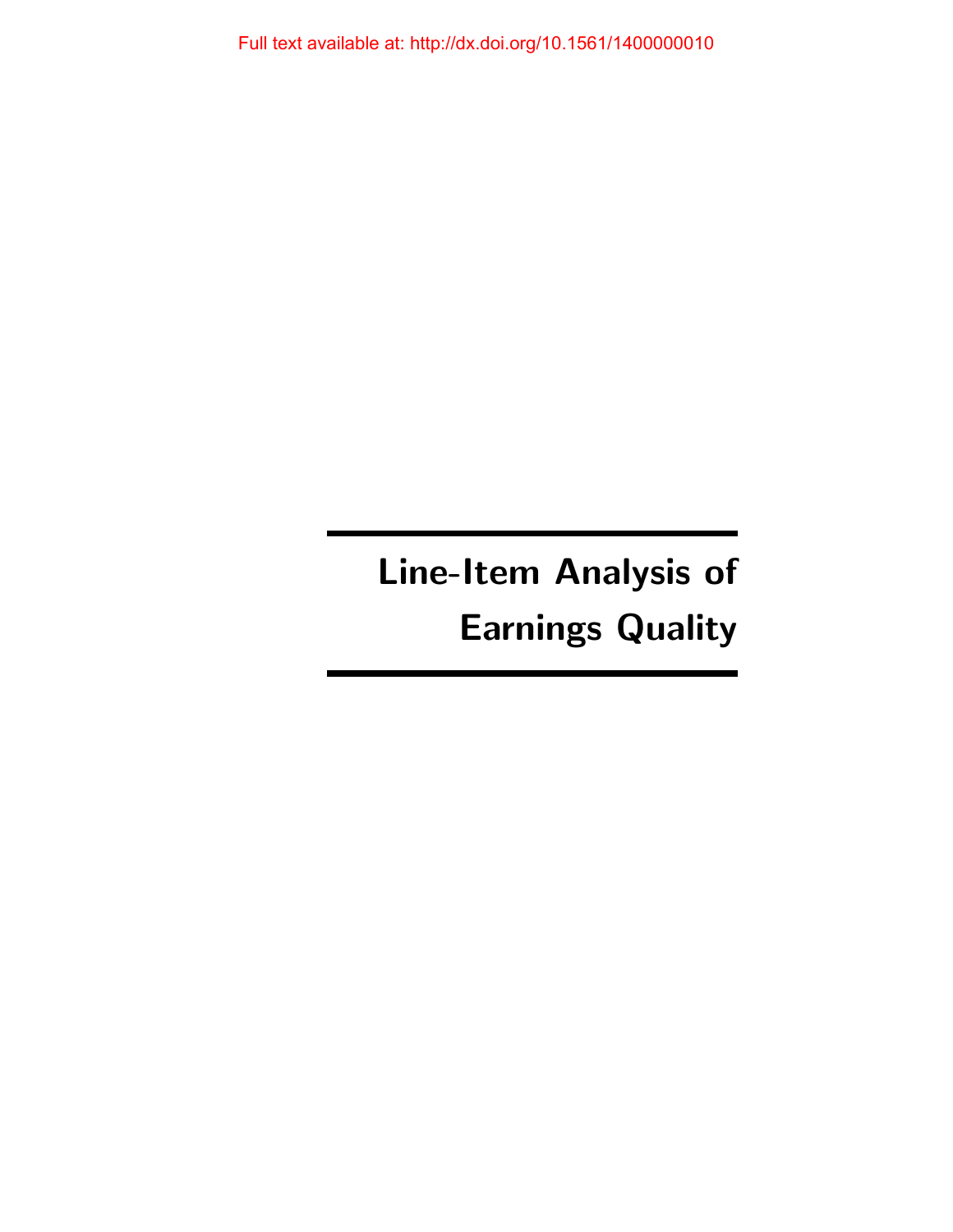# Line-Item Analysis of Earnings Quality

# Nahum D. Melumad

Columbia University New York, NY 10027 USA ndm4@columbia.edu

## Doron Nissim

Columbia University New York, NY 10027 USA dn75@columbia.edu



Boston – Delft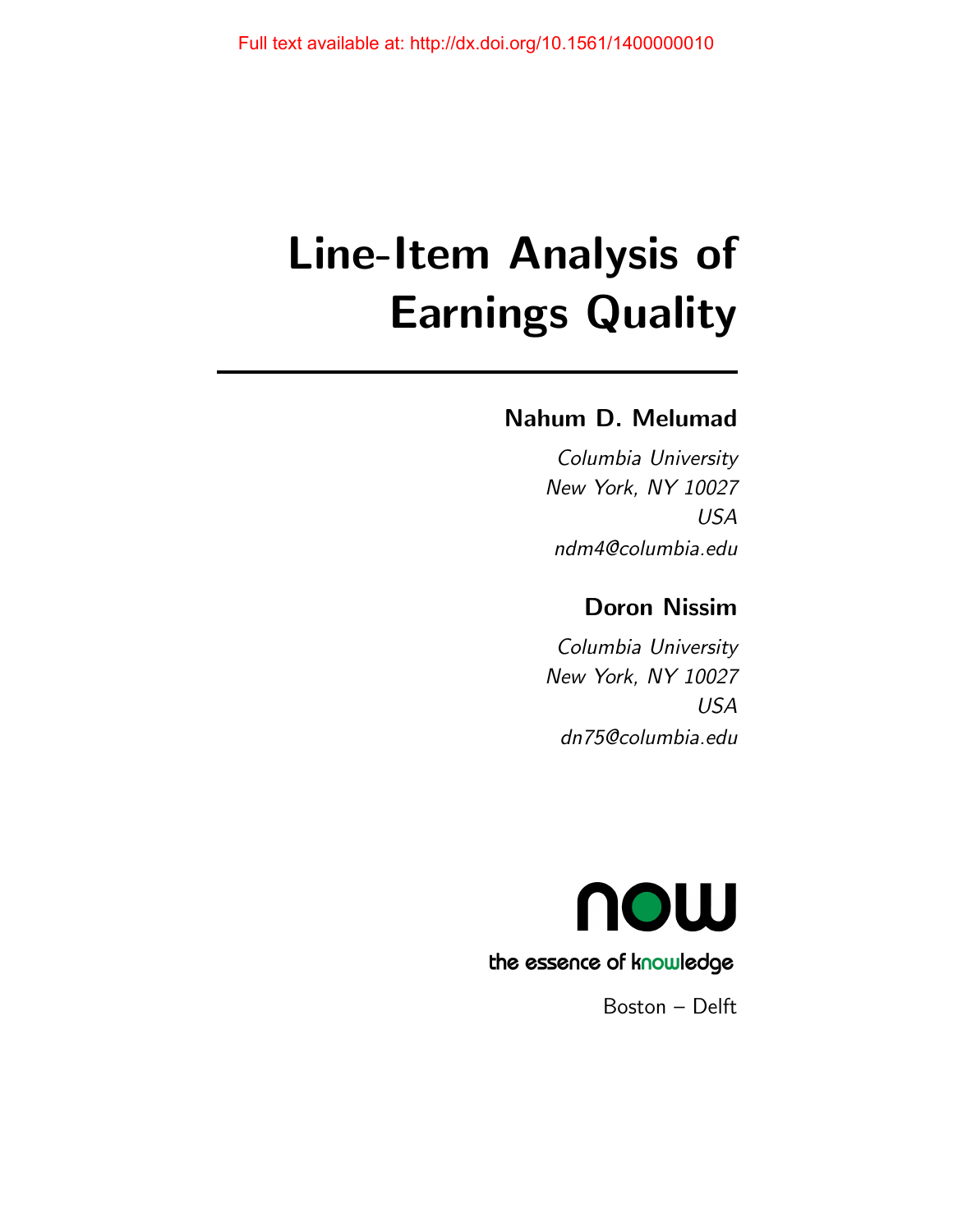## Foundations and Trends $^{\circledR}$  in Accounting

Published, sold and distributed by: now Publishers Inc. PO Box 1024 Hanover, MA 02339 USA Tel. +1-781-985-4510 www.nowpublishers.com sales@nowpublishers.com

Outside North America: now Publishers Inc. PO Box 179 2600 AD Delft The Netherlands Tel. +31-6-51115274

The preferred citation for this publication is N. D. Melumad and D. Nissim, Line-Item Analysis of Earnings Quality, Foundation and Trends<sup> $\mathbb B$ </sup> in Accounting, vol 3, nos 2–3, pp 87–221, 2008

ISBN: 978-1-60198-212-4 c 2009 N. D. Melumad and D. Nissim

All rights reserved. No part of this publication may be reproduced, stored in a retrieval system, or transmitted in any form or by any means, mechanical, photocopying, recording or otherwise, without prior written permission of the publishers.

Photocopying. In the USA: This journal is registered at the Copyright Clearance Center, Inc., 222 Rosewood Drive, Danvers, MA 01923. Authorization to photocopy items for internal or personal use, or the internal or personal use of specific clients, is granted by now Publishers Inc for users registered with the Copyright Clearance Center (CCC). The 'services' for users can be found on the internet at: www.copyright.com

For those organizations that have been granted a photocopy license, a separate system of payment has been arranged. Authorization does not extend to other kinds of copying, such as that for general distribution, for advertising or promotional purposes, for creating new collective works, or for resale. In the rest of the world: Permission to photocopy must be obtained from the copyright owner. Please apply to now Publishers Inc., PO Box 1024, Hanover, MA 02339, USA; Tel. +1-781-871-0245; www.nowpublishers.com; sales@nowpublishers.com

now Publishers Inc. has an exclusive license to publish this material worldwide. Permission to use this content must be obtained from the copyright license holder. Please apply to now Publishers, PO Box 179, 2600 AD Delft, The Netherlands, www.nowpublishers.com; e-mail: sales@nowpublishers.com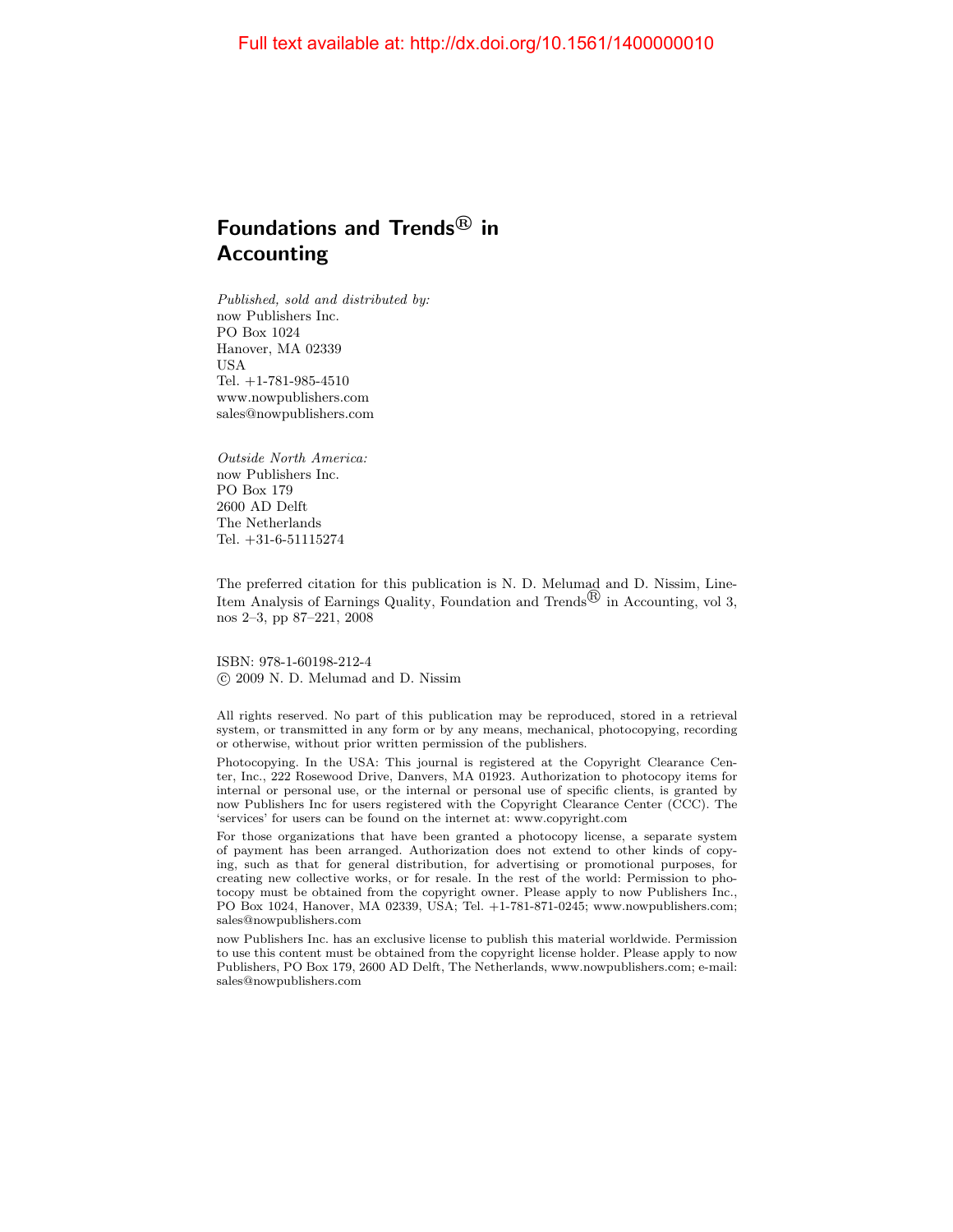# Foundations and Trends<sup>®</sup> in Accounting Volume 3 Issue 2–3, 2008 Editorial Board

## Editor-in-Chief:

Stefan J. Reichelstein Graduate School of Business Stanford University Stanford, CA 94305 USA  $reichelstein\_stefan@gsb.stanford.edu$ 

## Editors

Ronald Dye, Northwestern University David Larcker, Stanford University Stephen Penman, Columbia University Stefan Reichelstein, Stanford University (Managing Editor)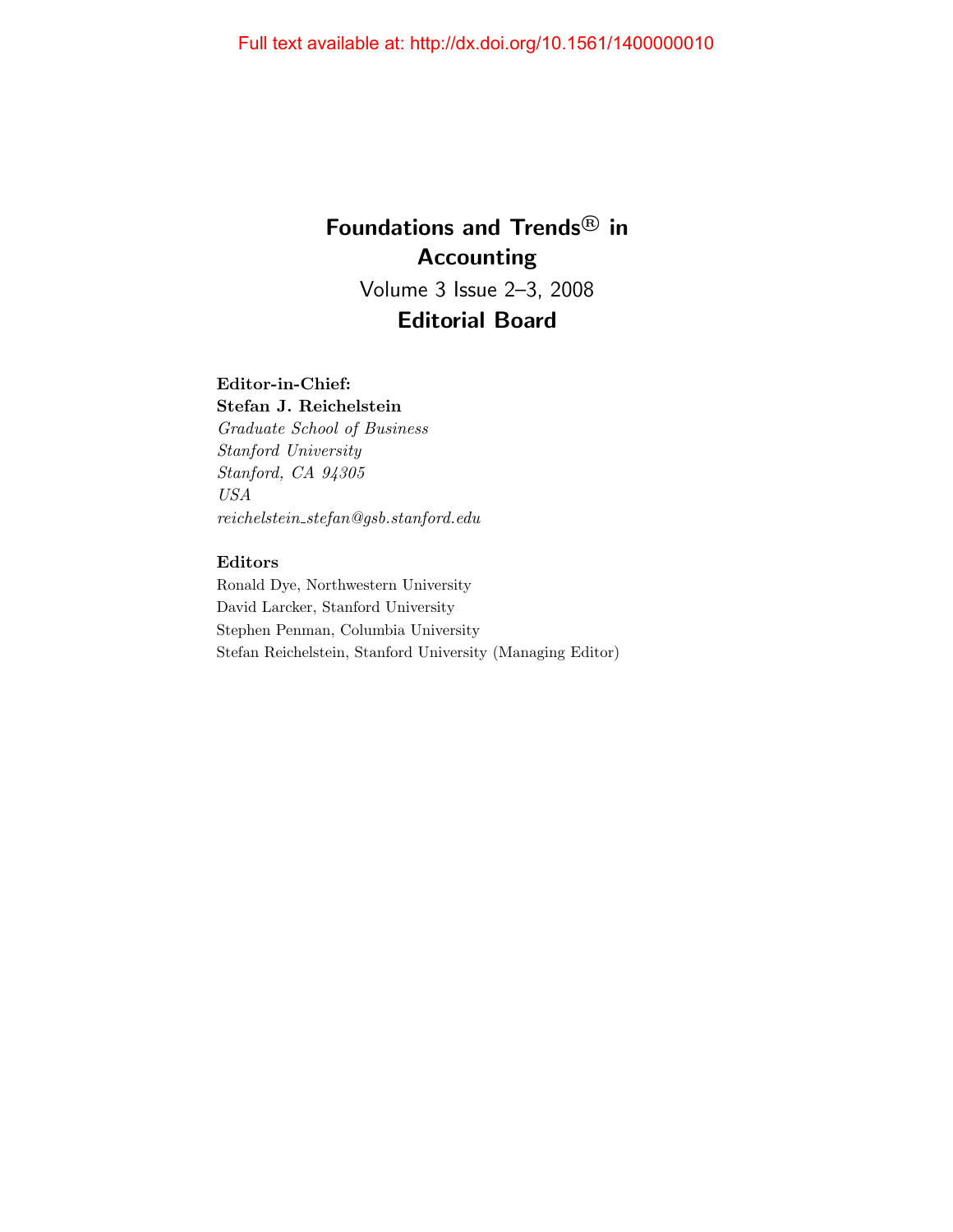# Editorial Scope

Foundations and Trends $^{\textcircled{\textrm{B}}}$  in Accounting will publish survey and tutorial articles in the following topics:

- Auditing
- Corporate Governance
- Cost Management
- Disclosure
- Event Studies/Market Efficiency Studies
- Executive Compensation
- Financial Reporting
- Financial Statement Analysis and Equity Valuation
- Management Control
- Performance Measurement
- Taxation

## Information for Librarians

Foundations and Trends<sup>®</sup> in Accounting, 2008, Volume 3, 4 issues. ISSN paper version 1554-0642. ISSN online version 1554-0650. Also available as a combined paper and online subscription.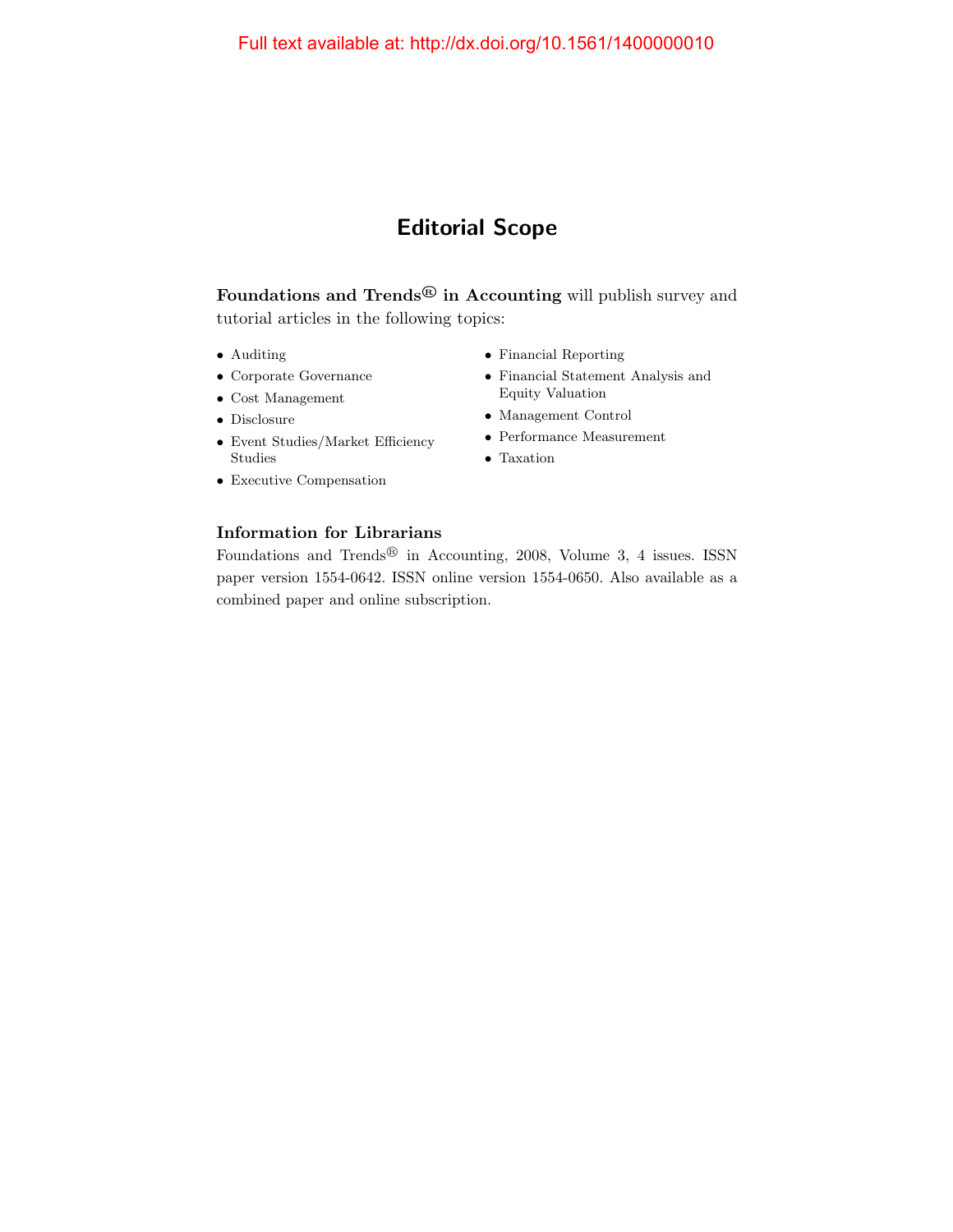Foundations and Trends<sup>®</sup> in Accounting Vol. 3, Nos. 2–3 (2008) 87–221 c 2009 N. D. Melumad and D. Nissim DOI: 10.1561/1400000010



# Line-Item Analysis of Earnings Quality<sup>∗</sup>

# Nahum D. Melumad<sup>1</sup> and Doron Nissim<sup>2</sup>

<sup>1</sup> Columbia Business School, Columbia University, New York, NY 10027, USA, ndm4@columbia.edu

## Abstract

In this paper, we discuss earnings quality and the related concept of earnings management, focusing on the primary financial accounts. For each key line-item from the financial statements, we summarize accounting and economic considerations applicable to that item, discuss implications for earnings quality, evaluate the susceptibility of the item to manipulation, and identify potential red flags. The red flags and specific issues discussed for the individual line-items provide a framework for fundamental and contextual analysis by academic researchers and practitioners.

<sup>2</sup> Columbia Business School, Columbia University, New York, NY 10027, USA, dn75@columbia.edu

<sup>\*</sup>We thank Shira Cohen, Ron Dye, Trevor Harris, Hanna Lee, Bugra Ozel, and an anonymous referee for their helpful comments and suggestions.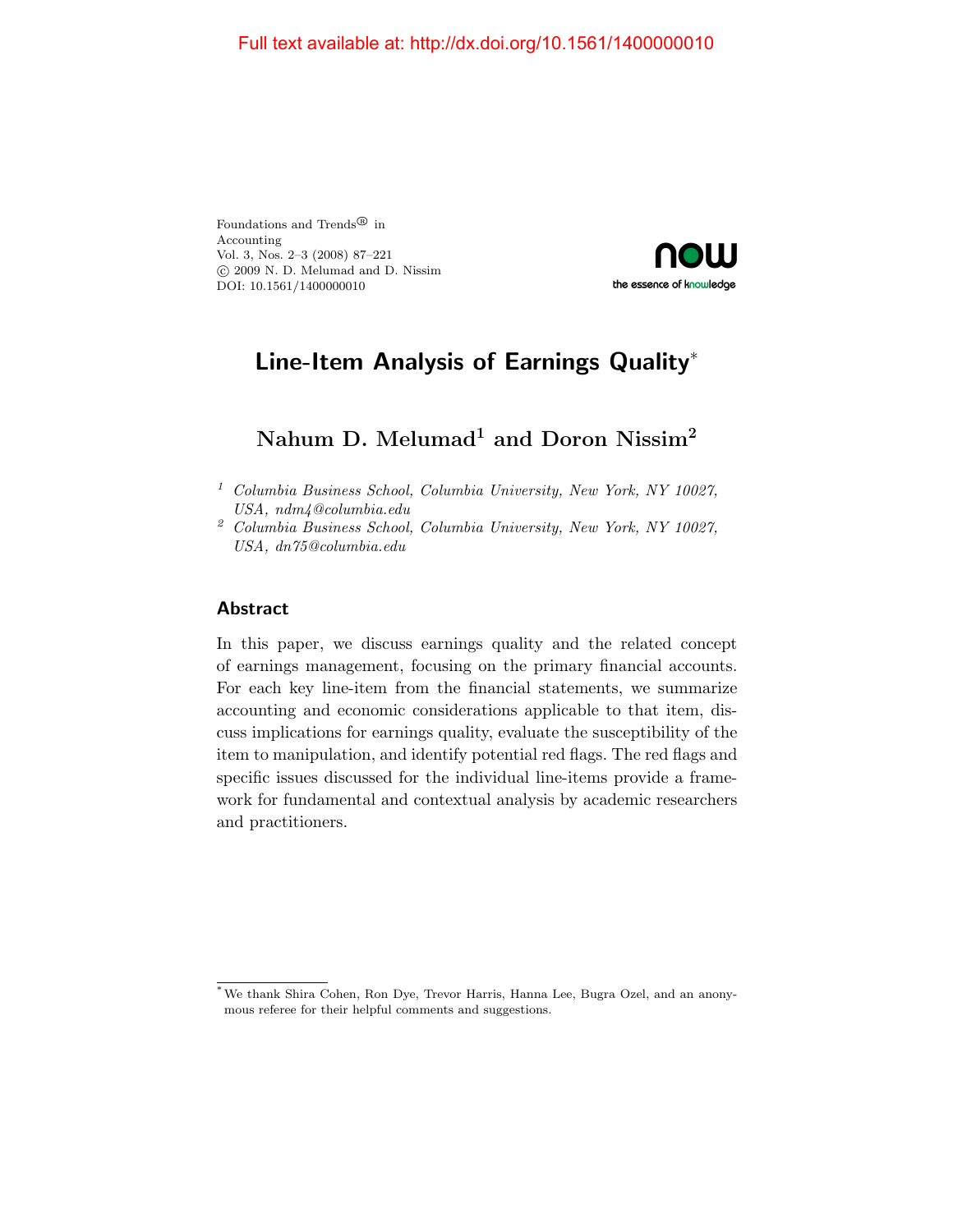# **Contents**

| 1 Introduction                    | $\mathbf{1}$ |
|-----------------------------------|--------------|
| 2 Overview of Earnings Quality    | $\mathbf{5}$ |
| 3 Overview of Earnings Management | 11           |
| 4 Revenue                         | 23           |
| 5 Accounts Receivable             | 41           |
| 6 Inventory                       | 49           |
| 7 Property, Plant and Equipment   | 61           |
| 8 Intangible Assets               | 73           |
| 9 Investments in Debt Securities  | 81           |
| 10 Debt                           | 85           |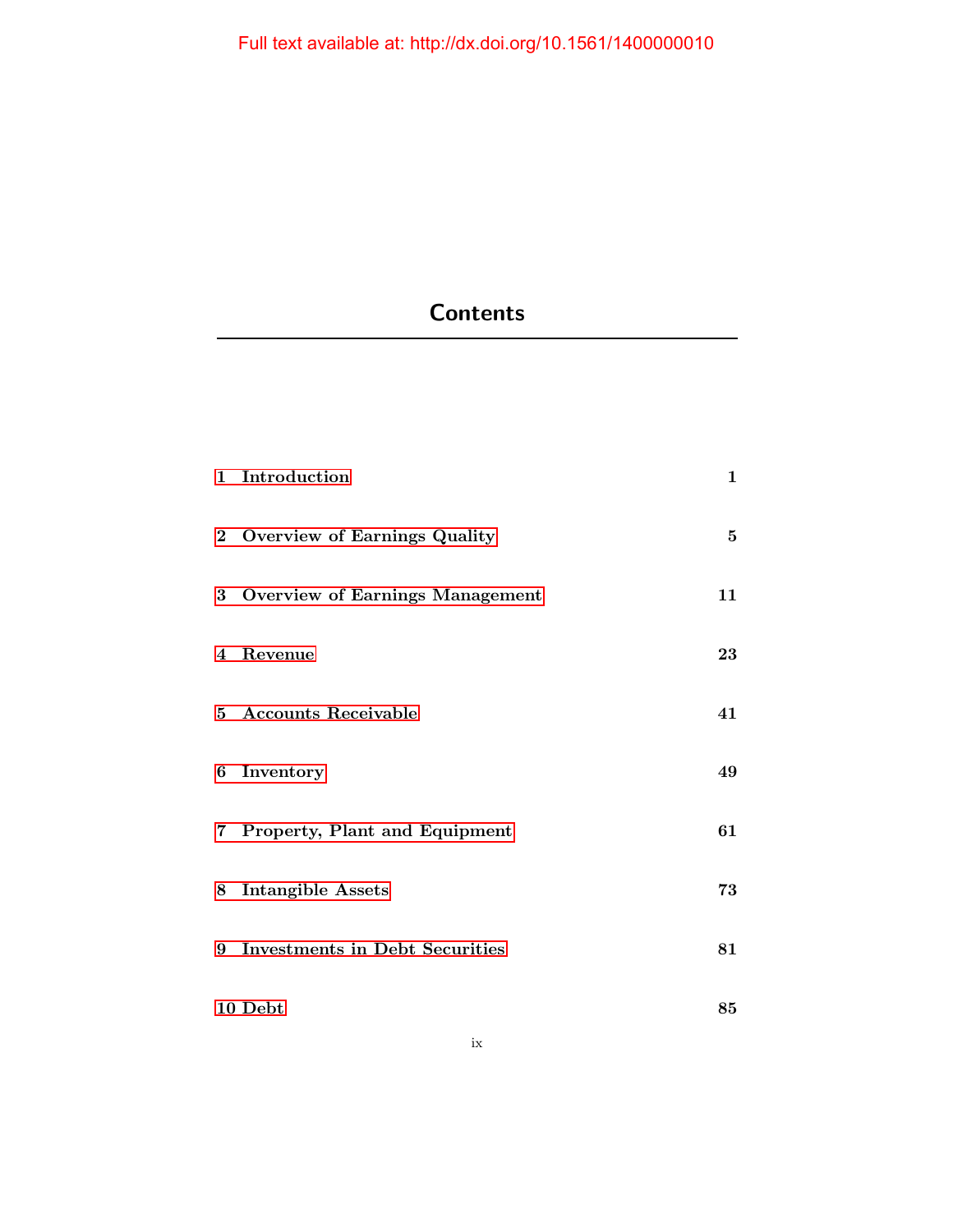| 11 Leases                                                                   | 89  |
|-----------------------------------------------------------------------------|-----|
| 12 Income Taxes                                                             | 93  |
| 13 Pension and Other Post-Retirement Benefits                               | 101 |
| 14 Contingencies                                                            | 107 |
| 15 Other Liabilities                                                        | 111 |
| <b>16 Derivatives</b>                                                       | 115 |
| 17 Investment in Equity Securities and Variable<br><b>Interest Entities</b> | 121 |
| 18 Shareholders' Equity                                                     | 129 |
| <b>19 Concluding Comments</b>                                               | 139 |
| References                                                                  | 141 |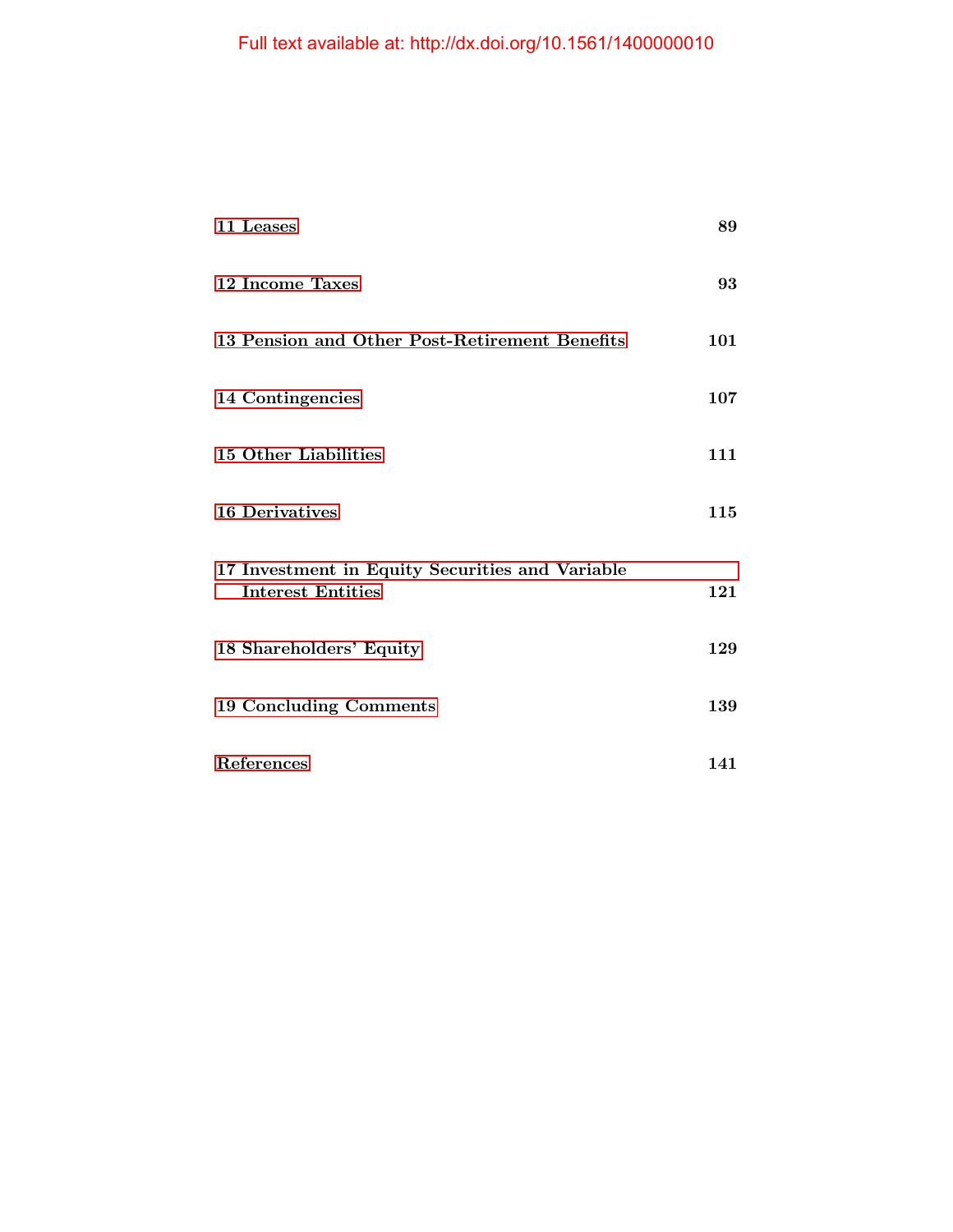<span id="page-8-0"></span>

Baruch Lev, in his influential [1989](#page-15-0) critique of empirical research on the usefulness of accounting earnings, argued that the generally low  $R<sup>2</sup>$  values in market-based tests of earnings quality were disconcerting and implying limited usefulness of accounting earnings. Lev suggested that capital market research in accounting should shift its focus to the examination of the role of accounting measurement rules in asset valuation. He further suggested that a promising direction for future research is to examine earnings quality account-by-account.<sup>[1](#page-8-1)</sup>

In the last 20 years, a number of studies have employed fundamental and contextual analyses in an attempt to improve our understanding of the usefulness of earnings and other accounting variables. Two of the earlier attempts were [Bernard and Stober](#page-12-0) [\(1989\)](#page-12-0) and [Bernard](#page-12-1) [and Noel](#page-12-1) [\(1991\)](#page-12-1). Both studied the incremental usefulness of working capital accounts. [Bernard and Stober](#page-12-0) [\(1989\)](#page-12-0) investigated the ability of inventory and account receivable balances to predict future sales. [Bernard and Noel](#page-12-1) [\(1991\)](#page-12-1) examined alternative economic models of the

<span id="page-8-1"></span> $1 A$  similar recommendation was made by [Penman](#page-16-0) [\(1992\)](#page-16-0), who called for concentrated accounting research aimed at studying "fundamentals" — that is, key value-drivers such as components of earnings, risk, growth, and competitive position.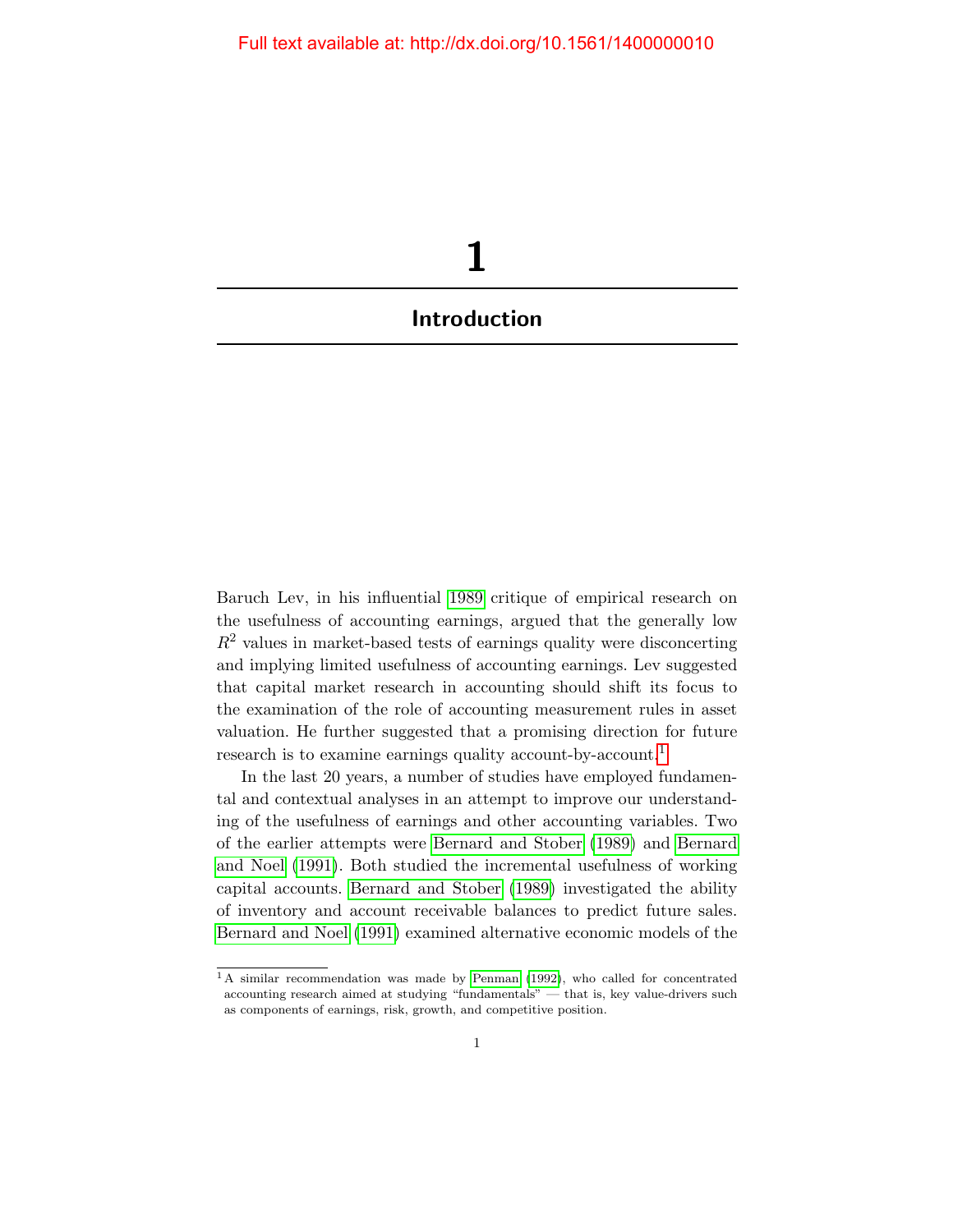#### 2 Introduction

production-inventory cycle and their implications for using inventory disclosures to predict future sales and future earnings. Results were generally null or "mixed" at best. [Bernard and Stober](#page-12-0) [\(1989\)](#page-12-0) concluded that further progress in this line of research would require a better understanding of the economic context in which the implications of detailed earnings components are interpreted. They also suggested that any research based on short-run association tests would require better knowledge of the process by which information is transmitted from firms to the public.

Another notable attempt at fundamental analysis was made by [Lev](#page-15-1) [and Thiagarajan](#page-15-1) [\(1993\)](#page-15-1). Lev and Thiagarajan identified a set of financial variables (fundamentals) claimed by analysts to be useful in security valuation and examined these claims by estimating the incremental value-relevance of these variables over earnings. Their findings support the incremental value-relevance of most of the identified fundamentals. Indeed, looking at data from the 1980s, fundamentals added about 70% to the explanatory power of earnings with respect to excess returns. A follow-up on this study by [Abarbanell and Bushee](#page-11-1) [\(1997\)](#page-11-1) found somewhat weaker results. Specifically, the associations between the individual signals and future earnings changes were insignificant for many of the fundamental signals identified by Lev and Thiagarajan. [Lev and](#page-15-2) [Zarowin](#page-15-2) [\(1999\)](#page-15-2) reexamined the usefulness of reported earnings and other financial variables and found that it has deteriorated during the period 1977 to 1996. They attributed the deterioration to the increase in the level of change experienced by companies during the period.[2](#page-9-0)

Assessing the fundamental analysis literature over the last two decades, many of the results are either null or mixed. As suggested by many researchers, including the above authors, fundamental analyses are difficult because the relation between earnings and returns is too highly contextual to model parsimoniously. One grim speculation articulated by Bernard and Stober was that, "it is possible that the links between detailed earnings components and valuation are so highly contextual that no parsimonious model would ever capture more than

<span id="page-9-0"></span><sup>2</sup> Another possible explanation might be an increase in earnings management and manipulation during that period as management rewards for improved financial performance have grown.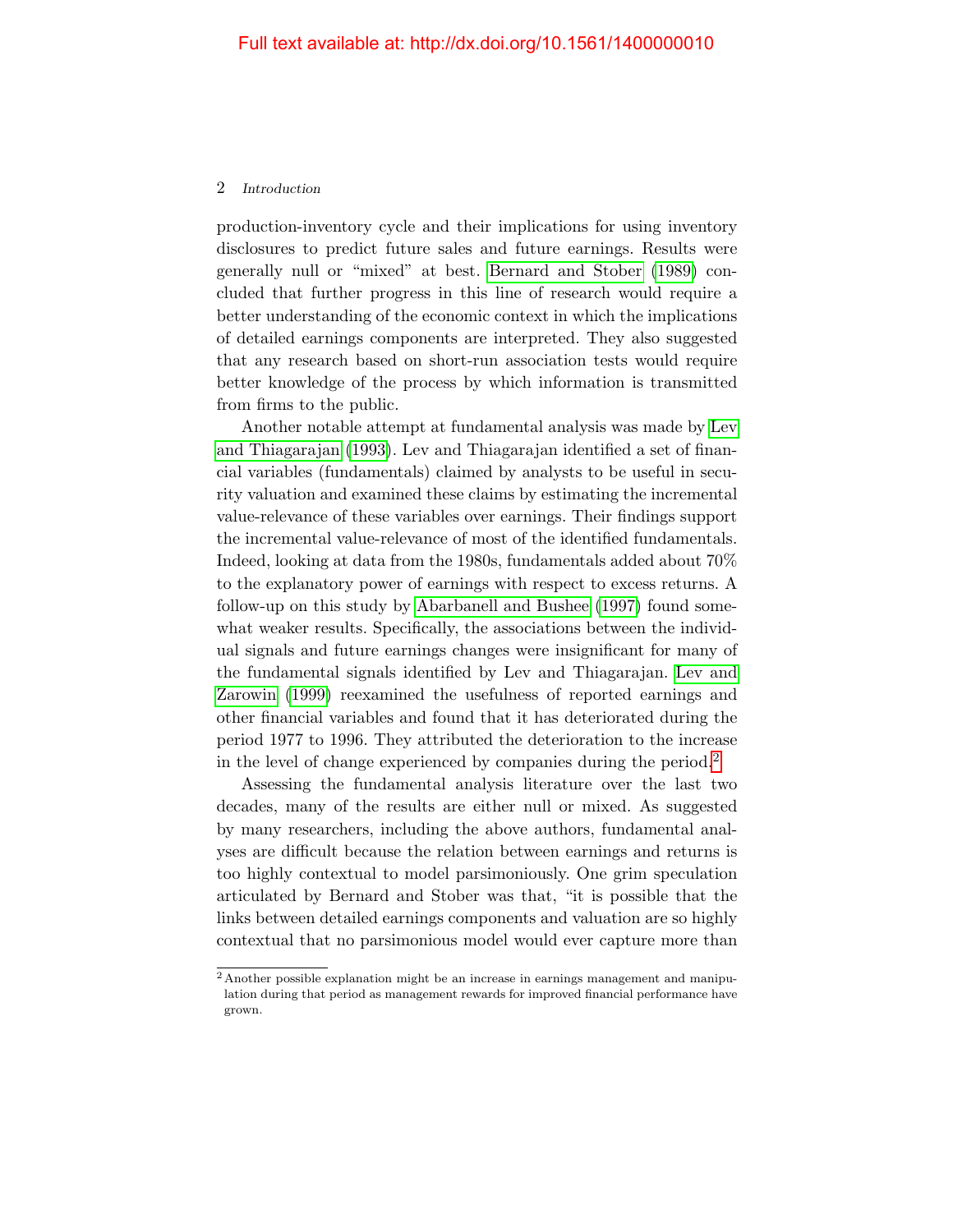a small portion of the story" (1989, p. 648). With the benefit of the last 20 years of fundamental analysis research, Bernard and Stober's cautionary note seems even more profound today.

In this paper, we present a comprehensive summary and analysis of the specific earnings quality issues pertaining to key line-item components of the financial statements. After providing an overview of earnings quality (Section [2\)](#page--1-0) and earnings management (Section [3\)](#page--1-0), we turn to the analysis of the key line-items from the financial statements (Section [4](#page--1-0) through Section [18\)](#page--1-0). For each key line-item, we review accounting principles, discuss implications for earnings quality, evaluate the susceptibility of the item to manipulation, and describe analyses and red flags which may inform on the item's quality. We hope that our analysis and evaluations will prove useful in conducting fundamental and contextual analyses.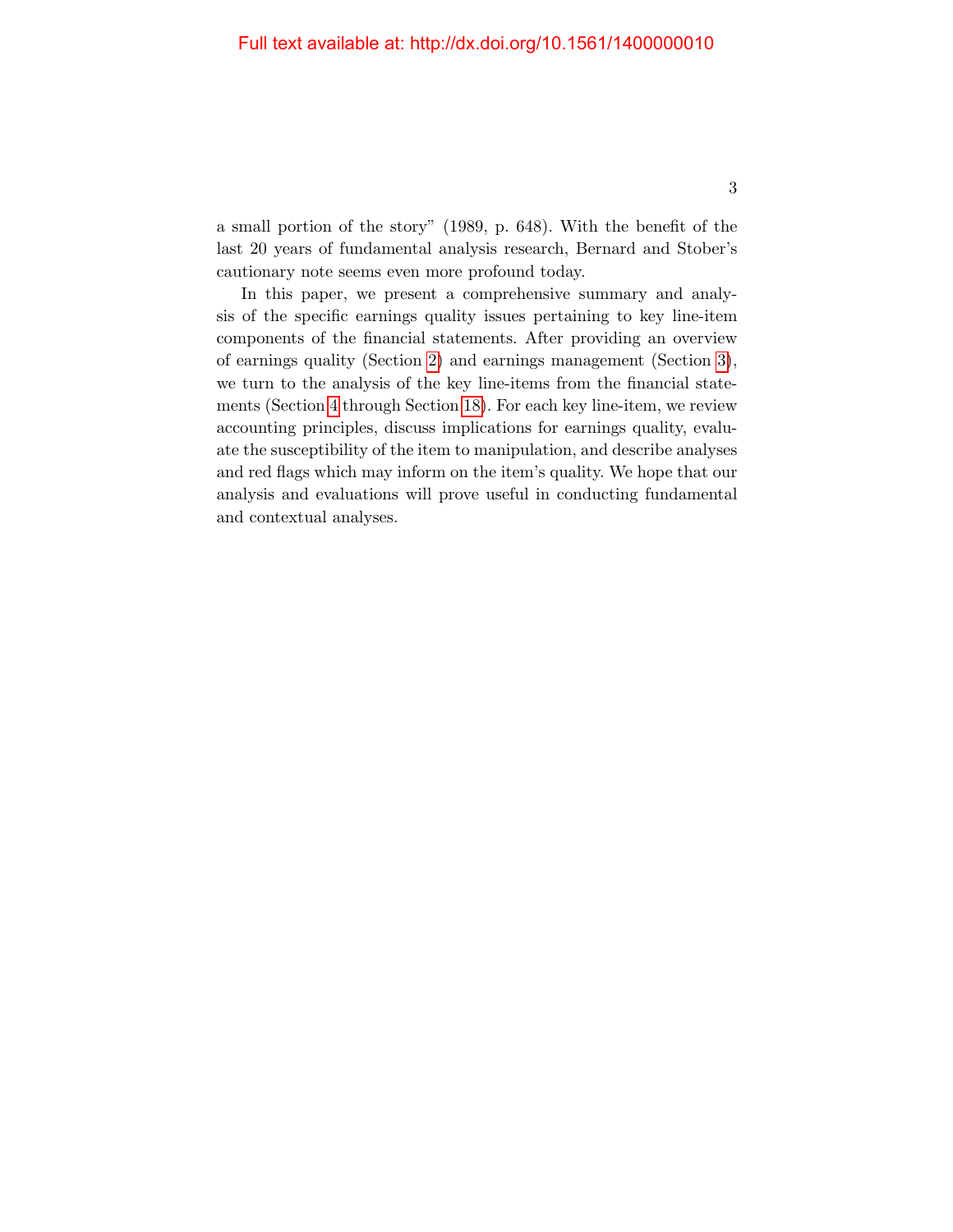- <span id="page-11-1"></span><span id="page-11-0"></span>Abarbanell, J. S. and B. J. Bushee (1997), 'Fundamental analysis, future earnings and stock prices'. Journal of Accounting Research  $35(1), 1-24.$
- Aboody, D. and R. Kasznik (2000), 'CEO stock option awards and the timing of corporate voluntary disclosures'. Journal of Accounting and Economics 29(3), 73–100.
- Accounting Principles Board (APB) (1970), Business Combinations. APB Opinion No. 16. New York, NY: APB.
- Accounting Principles Board (APB) (1973), Interim Financial Reporting. APB Opinion No. 28. New York, NY: APB.
- Adelphia Communications Corp. (2001). Annual Report. Available at: http://www.adelphia.com/.
- Amir, E. and S. Benartzi (1998), 'The assumed rate of return on pension funds and asset allocation as predictors of portfolio performance'. The Accounting Review 73(3), 335–352.
- Bartov, E., P. Mohanram, and D. Nissim (2007), 'Managerial discretion and the economic determinants of the disclosed volatility parameter for valuing ESOs'. Review of Accounting Studies 12(1), 155–179.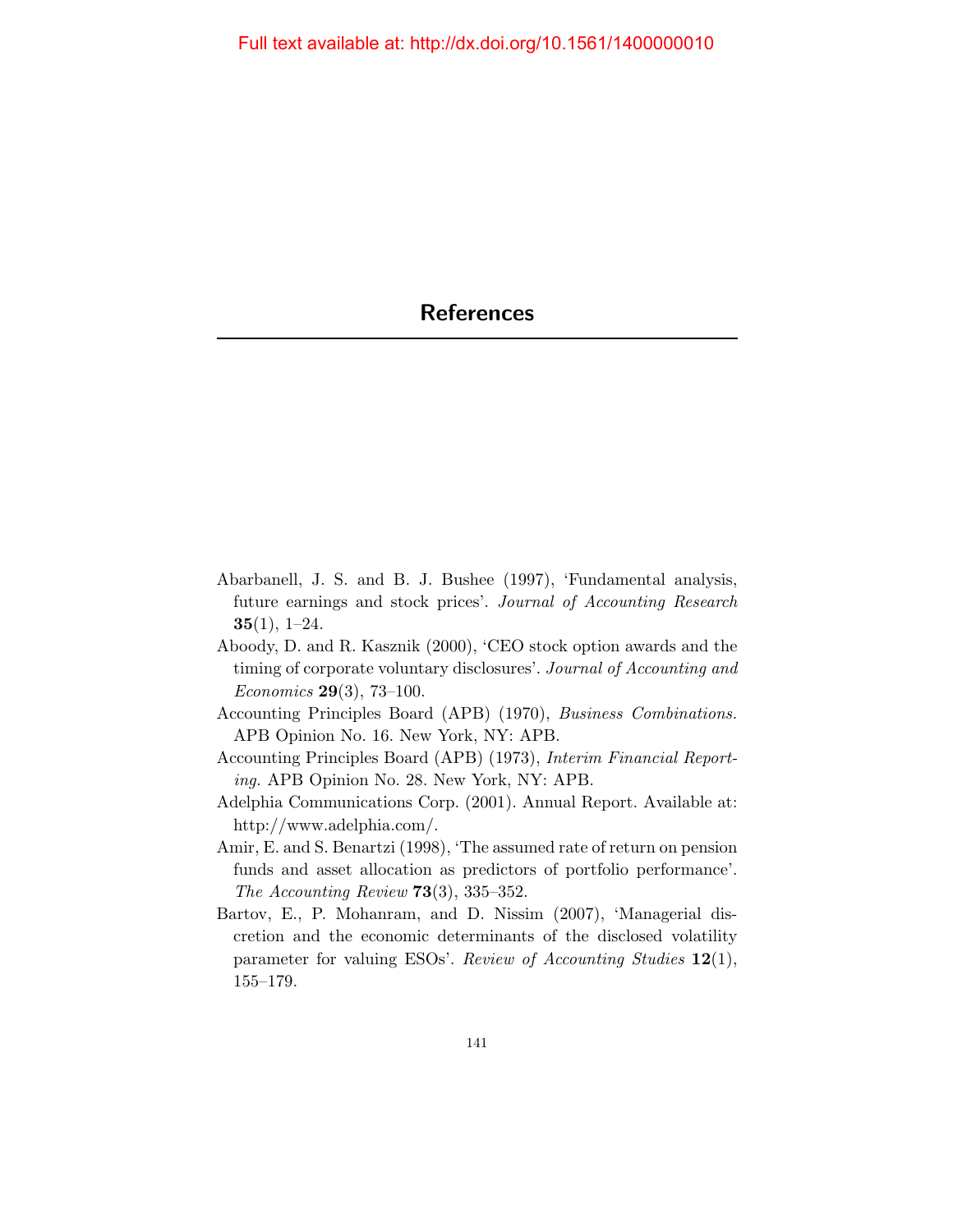- Beaver, W. H., C. Eger, S. Ryan, and M. Wolfson (1989), 'Financial reporting, supplemental disclosures, and bank share prices'. Journal of Accounting Research  $27(2)$ , 157–178.
- <span id="page-12-1"></span>Bernard, V. and J. Noel (1991), 'Do inventory disclosures predict sales and earnings?'. Journal of Accounting, Auditing, and Finance  $6(2)$ , 145–181.
- <span id="page-12-0"></span>Bernard, V. and T. Stober (1989), 'The nature and amount of information reflected in cash flows and accruals'. The Accounting Review 64(4), 624–652.
- Burgstahler, D. and I. Dichev (1997), 'Earnings management to avoid earnings decreases and losses'. Journal of Accounting and Economics  $24(1), 99-126.$
- Bushee, B. J. (1998), 'The influence of institutional investors on myopic R&D investment behavior'. The Accounting Review 73(3), 305–333.
- Cahan, S. F. (1992), 'The effect of antitrust investigations on discretionary accruals: A refined test of the political-cost hypothesis'. The Accounting Review  $67(1)$ , 77-95.
- Chaney, P. K. and C. M. Lewis (1995), 'Earnings management and firm valuation under asymmetric information'. Journal of Corporate Finance: Contracting, Governance and Organization 1(3–4), 319– 345.
- Collins, J. H., D. A. Shackelford, and J. M. Wahlen (1995), 'Bank differences in the coordination of regulatory capital, earnings, and taxes'. Journal of Accounting Research 33(2), 263–291.
- DeAngelo, H. and L. DeAngelo (1991), 'Union negotiations and corporate policy'. Journal of Financial Economics 30(1), 3–43.
- DeAngelo, H., L. DeAngelo, and D. Skinner (1994), 'Accounting choice in troubled companies'. Journal of Accounting and Economics 17(1), 113–143.
- Dechow, P. M. and I. Dichev (2002), 'The quality of accruals and earnings: The role of accrual estimation errors'. The Accounting Review  $77(4)$ , 35–59.
- Dechow, P. M., W. Ge, C. R. Larson, and R. G. Sloan (2007), 'Predicting material accounting manipulations'. Working paper, University of Michigan.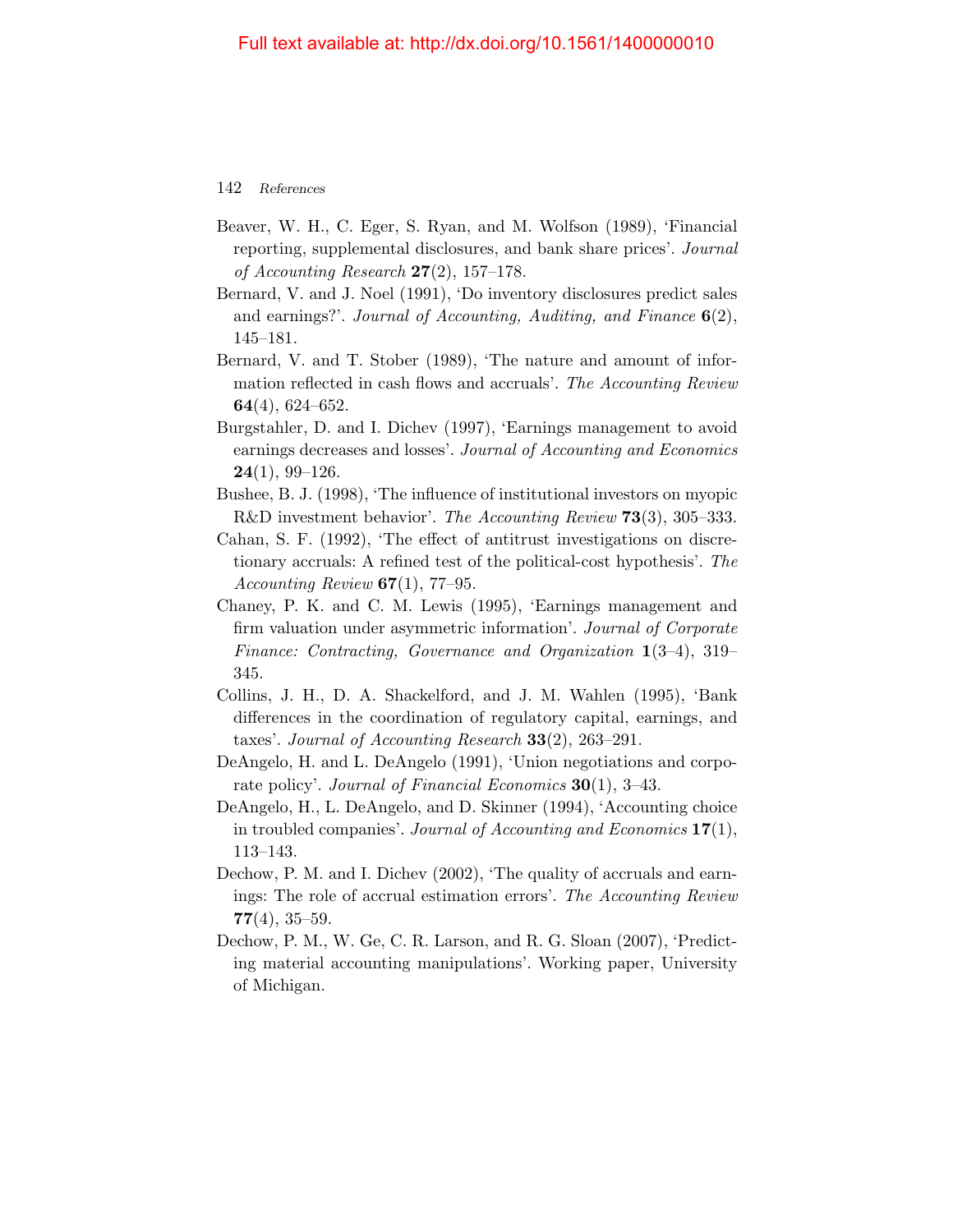### Full text available at: http://dx.doi.org/10.1561/1400000010

- Dechow, P. M. and R. G. Sloan (1991), 'Executive incentive and horizon problem'. Journal of Accounting and Economics 14(1), 51–89.
- Dechow, P. M., R. G. Sloan, and A. P. Sweeney (1995), 'Detecting earnings management'. The Accounting Review  $70(2)$ , 193–226.
- Dechow, P. M., R. G. Sloan, and A. P. Sweeney (1996), 'Causes and consequences of earnings manipulation: An analysis of firms subject to enforcement actions by the SEC'. Contemporary Accounting *Research* **13**(1), 1-36.
- DeFond, M. L. and K. R. Subramanyam (1998), 'Auditor changes and discretionary accruals'. Journal of Accounting and Economics 25(1), 35–68.
- DeGeorge, F., J. Patel, and R. Zeckhauser (1999), 'Earnings management to exceed thresholds'. The Journal of Business  $72(1)$ , 1–33.
- Demski, J. S. (1996), 'Endogenous performance smoothing'. Working paper, University of Florida.
- Dye, R. A. (1990), 'Mandatory vs voluntary disclosures: The cases of financial and real externalities'. The Accounting Review  $65(1)$ , 1–24.
- Dye, R. A. and S. Sridhar (2007), 'The allocational effects of the precision of accounting estimates'. Journal of Accounting Research 45(4), 731–769.
- Dye, R. A. and R. E. Verrecchia (1995), 'Discretion vs uniformity: Choices among GAAP'. The Accounting Review 70(3), 389–415.
- Elliott, J. A. and D. J. Hanna (1996), 'Repeated accounting writeoffs and the information content of earnings'. Journal of Accounting Research 34(Supplement), 135–155.
- Elliott, J. A., J. D. Hanna, and W. H. Shaw (1991), 'The evaluation by the financial markets of changes in bank loan loss reserve levels'. The Accounting Review  $66(4)$ , 847–861.
- Erickson, M. and S. Wang (1999), 'Earnings management by acquiring firms in stock for stock mergers'. Journal of Accounting and Economics  $27(2)$ , 149-176.
- Fairfield, P. M., R. J. Sweeney, and T. L. Yohn (1996), 'Accounting classification and the predictive content of earnings'. The Accounting  $Review 71(3), 337-355.$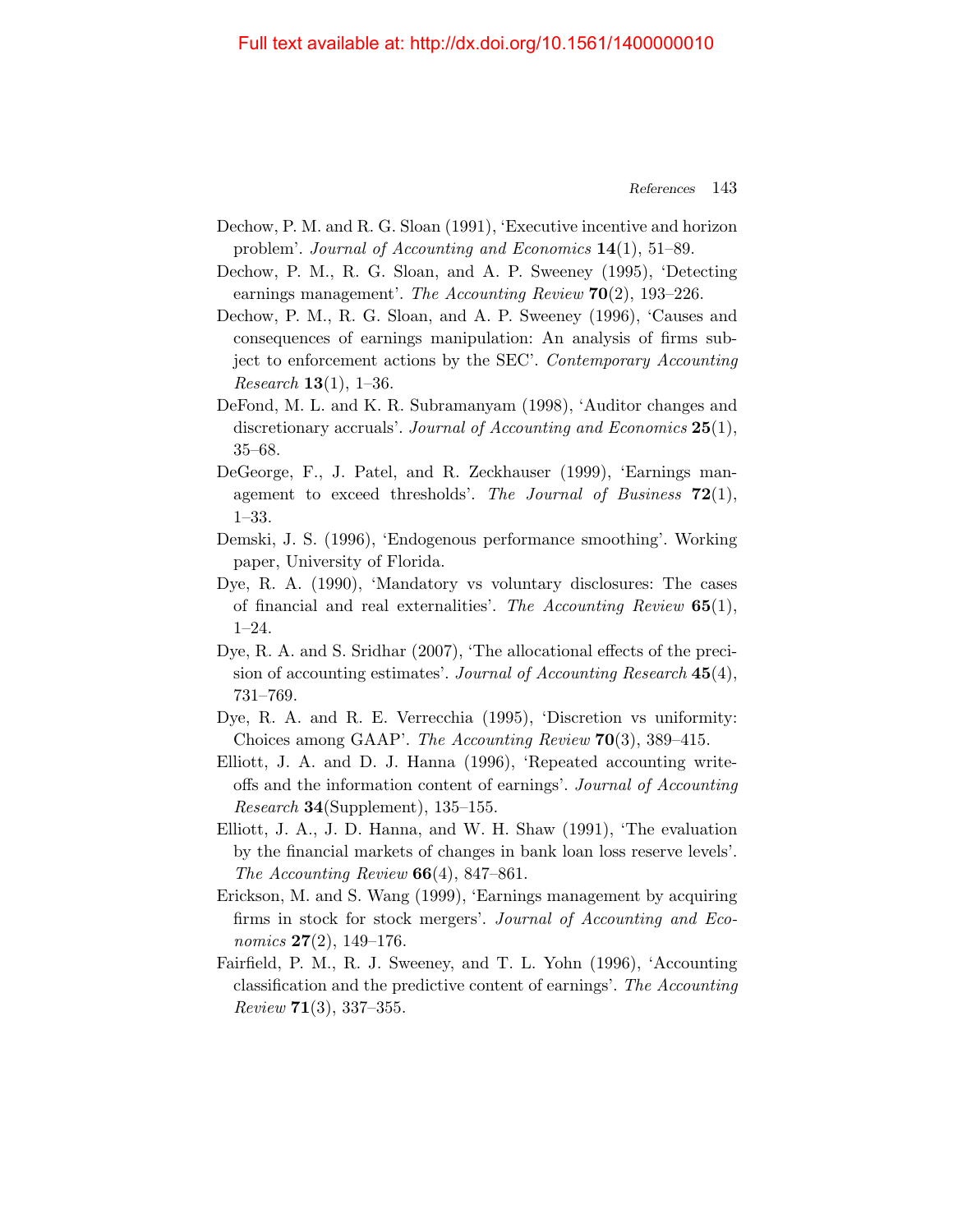- Fudenberg, D. and J. Tirole (1995), 'A theory of income and dividend smoothing based on incumbency rents'. Journal of Political Economy  $103(1), 73-93.$
- Gigler, F., C. Kanodia, and R. Venugopalan (2007), 'Assessing the information content of mark-to-market accounting with mixed attributes: The case of cash flow hedges'. Journal of Accounting *Research* 45 $(2)$ , 257–276.
- Graham, J. R., C. R. Harvey, and S. Rajgopal (2005), 'The economic implications of corporate financial reporting'. Journal of Accounting and Economics  $40(1-3)$ , 3-73.
- Graham, J. R., C. R. Harvey, and S. Rajgopal (2006), 'Value destruction and financial reporting decisions'. Financial Analysts Journal  $62(6), 27-39.$
- Griffin, P. A. and S. J. R. Wallach (1991), 'Latin American lending by major US banks: The effects of disclosures about nonaccrual loans and loan loss provisions'. The Accounting Review  $66(4)$ , 830–846.
- Hayn, C. (1995), 'The information content of losses'. Journal of Accounting and Economics  $20(2)$ , 125–153.
- Healy, P. M. (1985), 'The effect of bonus schemes on accounting decisions'. Journal of Accounting and Economics 7(3), 85–107.
- Healy, P. M. and J. M. Wahlen (1999), 'A review of the earnings management literature and its implications for standard setting'. Accounting Horizons  $13(4)$ , 365–383.
- Heron, R. and E. Lie (2007), 'Does backdating explain the stock price pattern around executive stock-option grants'. Journal of Financial Economics 83(2), 271–295.
- Holthausen, R. W., D. F. Larcker, and R. G. Sloan (1995), 'Annual bonus schemes and the manipulation of earnings'. Journal of Accounting and Economics  $19(1)$ , 29–74.
- Jackson, S. B. and M. K. Pitman (2001), 'Auditors and earnings management'. The CPA Journal  $71$ (July), 38–44.
- Jones, J. F. (1991), 'Earnings management during import relief investigations'. Journal of Accounting Research  $29(2)$ , 193–228.
- Jorgensen, B. and M. Kirschenheiter (2003), 'Discretionary risk disclosures'. The Accounting Review  $78(2)$ , 449-469.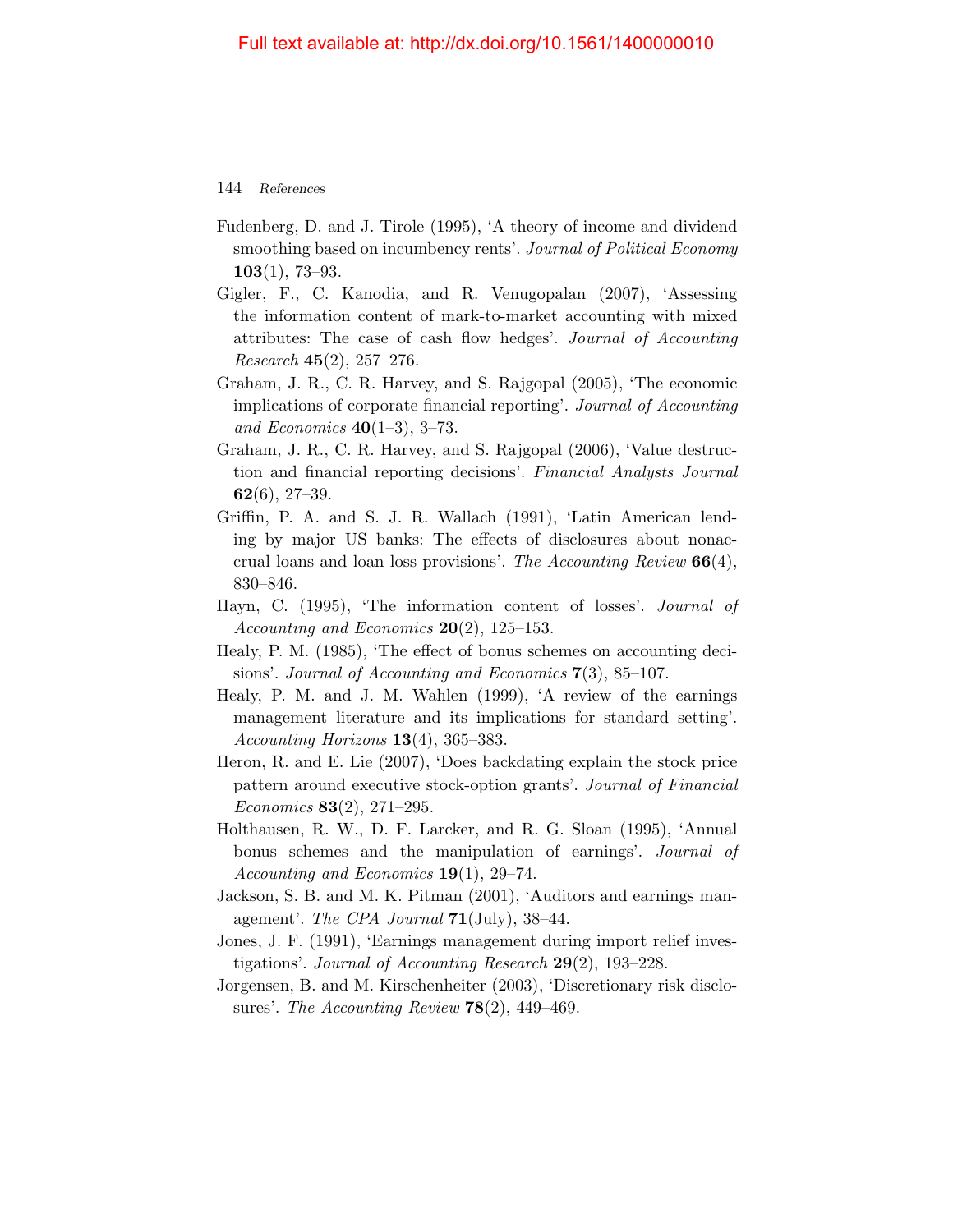### Full text available at: http://dx.doi.org/10.1561/1400000010

- Kasznik, R. (1999), 'On the association between voluntary disclosure and earnings management'. Journal of Accounting Research 37(1), 57–81.
- Kirschenheiter, M. and N. Melumad (2002), 'Can 'big bath' and earnings smoothing co-exist as equilibrium financial reporting strategies?'. Journal of Accounting Research  $40(3)$ , 761–796.
- Kirschenheiter, M. and N. Melumad (2008), 'Earnings quality and income smoothing'. Working paper, Columbia Business School.
- Lambert, R. A. (1984), 'Income smoothing as rational equilibrium behavior'. Accounting Review  $59(4)$ , 604–618.
- Leuz, C., D. Nanda, and P. D. Wysocki (2003), 'Earnings management and investor protection: An international comparison'. Journal of Financial Economics  $69(3)$ , 505-527.
- <span id="page-15-0"></span>Lev, B. (1989), 'On the usefulness of earnings and earnings research: Lessons and directions from two decades of empirical research'. Journal of Accounting Research 27(Supplement), 153–192.
- Lev, B. and D. Nissim (2004), 'Taxable income, future earnings, and equity values'. The Accounting Review  $79(4)$ , 1039–1074.
- Lev, B. and D. Nissim (2006), 'The persistence of the accruals anomaly'. Contemporary Accounting Research 23(1), 193–226.
- Lev, B., D. Nissim, and J. Thomas (2008), 'On the informational usefulness of R&D capitalization and amortization'. In: S. Zambon and G. Marzo (eds.): Visualising Intangibles: Measuring and Reporting in the Knowledge Economy. Ashgate Publishing, Chapter 5, pp. 97–128.
- Lev, B. and T. Sougiannis (1996), 'The capitalization, amortization, and value-relevance of R&D'. Journal of Accounting and Economics  $21(1)$ , 107-138.
- <span id="page-15-1"></span>Lev, B. and R. Thiagarajan (1993), 'Fundamental information analysis'. Journal of Accounting Research  $31(2)$ , 190-215.
- <span id="page-15-2"></span>Lev, B. and P. Zarowin (1999), 'The boundaries of financial reporting and how to extend them'. Journal of Accounting Research  $37(2)$ , 353–385.
- Levitt, A. (1998), 'The numbers game'. Remarks delivered at New York University Center for Law and Business, New York, NY. September 28. Available at: http://www.sec.gov/news/speech/speecharchive/ 1998/spch220.txt.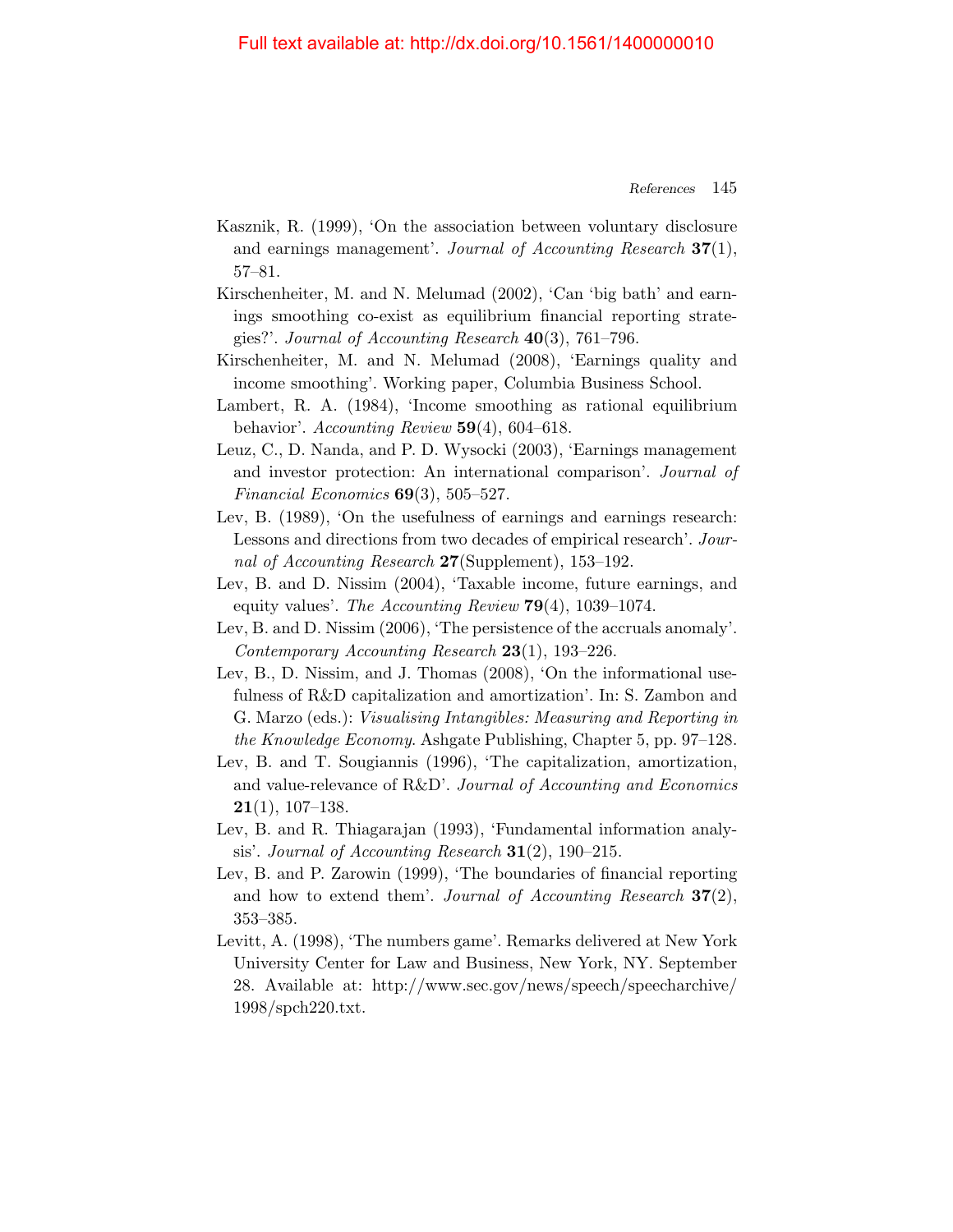- McAnally, M. L., A. Srivastava, and C. D. Weaver (2008), 'Executive stock options, missed earnings targets, and earnings management'. The Accounting Review  $83(1)$ , 185–216.
- McVay, S. E. (2006), 'Earnings management using classification shifting: An examination of core earnings and special items'. The Accounting Review **81**(3), 501–531.
- Mizik, N. and R. Jacobson (2007), 'Myopic marketing management: Evidence of the phenomenon and its long-term performance consequences in the SEO context'. Marketing Science 26(3), 361–379.
- Moore, M. L. (1973), 'Management changes and discretionary accounting decisions'. Journal of Accounting Research 11(1), 100–107.
- Morgan Chase, J. P. (2005). Annual Report. Available at: http:// investor.shareholder.com/jpmorganchase/annual.cfm.
- Nissim, D. and S. H. Penman (2001), 'Ratio analysis and equity valuation: From research to practice'. Review of Accounting Studies  $6(1)$ , 109–154.
- Nissim, D. and S. H. Penman (2003), 'Financial statement analysis of leverage and how it informs about profitability and price-to-book ratios'. Review of Accounting Studies 8(4), 531–560.
- Nissim, D. and S. H. Penman (2007), 'Fair value accounting in the banking industry'. Center for Excellence in Accounting and Security Analysis.
- Nissim, D. and S. H. Penman (2008), 'Principles for the application of fair value accounting'. Center for Excellence in Accounting and Security Analysis.
- Nolan, D. M. (2006). Comment by Nolan, D. M., IRS Large and Mid-Size Business Division Commissioner.
- <span id="page-16-0"></span>Penman, S. (1992), 'Return to Fundamentals'. Journal of Accounting, Auditing, and Finance  $7(4)$ , 465–483.
- Penman, S. H., S. A. Richardson, and I. Tuna (2007), 'The book-toprice effect in stock returns: Accounting for leverage'. Journal of Accounting Research  $45(2)$ ,  $427-467$ .
- Penman, S. H. and X. J. Zhang (2002), 'Accounting conservatism, the quality of earnings, and stock returns'. The Accounting Review  $77(2)$ , 237–264.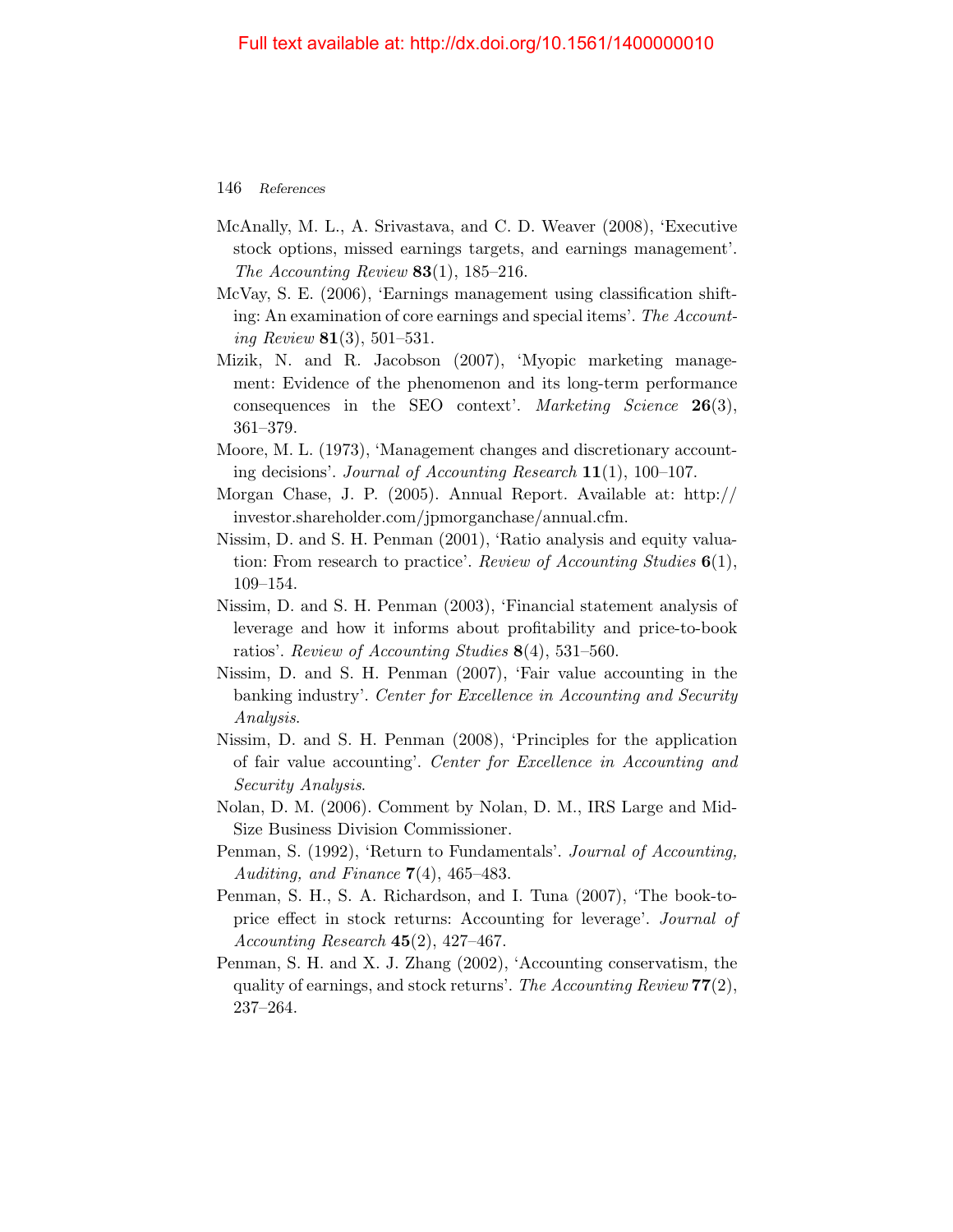- Penno, M. (1996), 'Unobservable precision choices in financial reporting'. Journal of Accounting Research 34(1), 141–149.
- Perry, S. and T. Williams (1994), 'Earnings management preceding management buyout offers'. Journal of Accounting and Economics  $18(2), 157-79.$
- Ronen, J. and S. Sadan (1981), Smoothing Income Numbers: Objectives, Means, and Implications. Reading, MA: Addison-Wesley.
- Roychowdhury, S. (2006), 'Earnings management through real activities manipulation'. Journal of Accounting and Economics 42(3), 335–370.
- Sankar, M. R. and K. R. Subramanyam (2001), 'Reporting discretion and private information communication through earnings'. Journal of Accounting Research  $39(2)$ , 365–386.
- Sloan, R. G. (1996), 'Do stock prices fully reflect information in accruals and cash flows about future earnings?'. The Accounting Review  $71(3)$ , 289-315.
- Sweeney, A. P. (1994), 'Debt covenant violations and managers' accounting responses'. Journal of Accounting and Economics 17(3), 281–308.
- Teoh, S. H., I. Welch, and T. Wong (1998a), 'Earnings management and the long-run underperformance of seasoned equity offerings'. Journal of Financial Economics  $50(1)$ , 63-99.
- Teoh, S. H., T. J. Wong, and G. Rao (1998b), 'Are accruals during initial public offerings opportunistic?'. Review of Accounting Studies  $3(1), 175-208.$
- The Committee of Sponsoring Organizations of the Treadway Commission (COSO) (1999), 'Fraudulent financial reporting: 1987–1997 — An analysis of US public companies'.
- Thomas, J. K. and H. Zhang (2002), 'Inventory changes and future returns'. Review of Accounting Studies 7(2), 163–187.
- Trueman, B. and S. Titman (1988), 'An explanation for accounting income smoothing'. Journal of Accounting Research 26(Supplement), 127–139.
- Tucker, J. and P. Zarowin (2006), 'Does income smoothing improve earnings informativeness?'. The Accounting Review 81(1), 251–270.